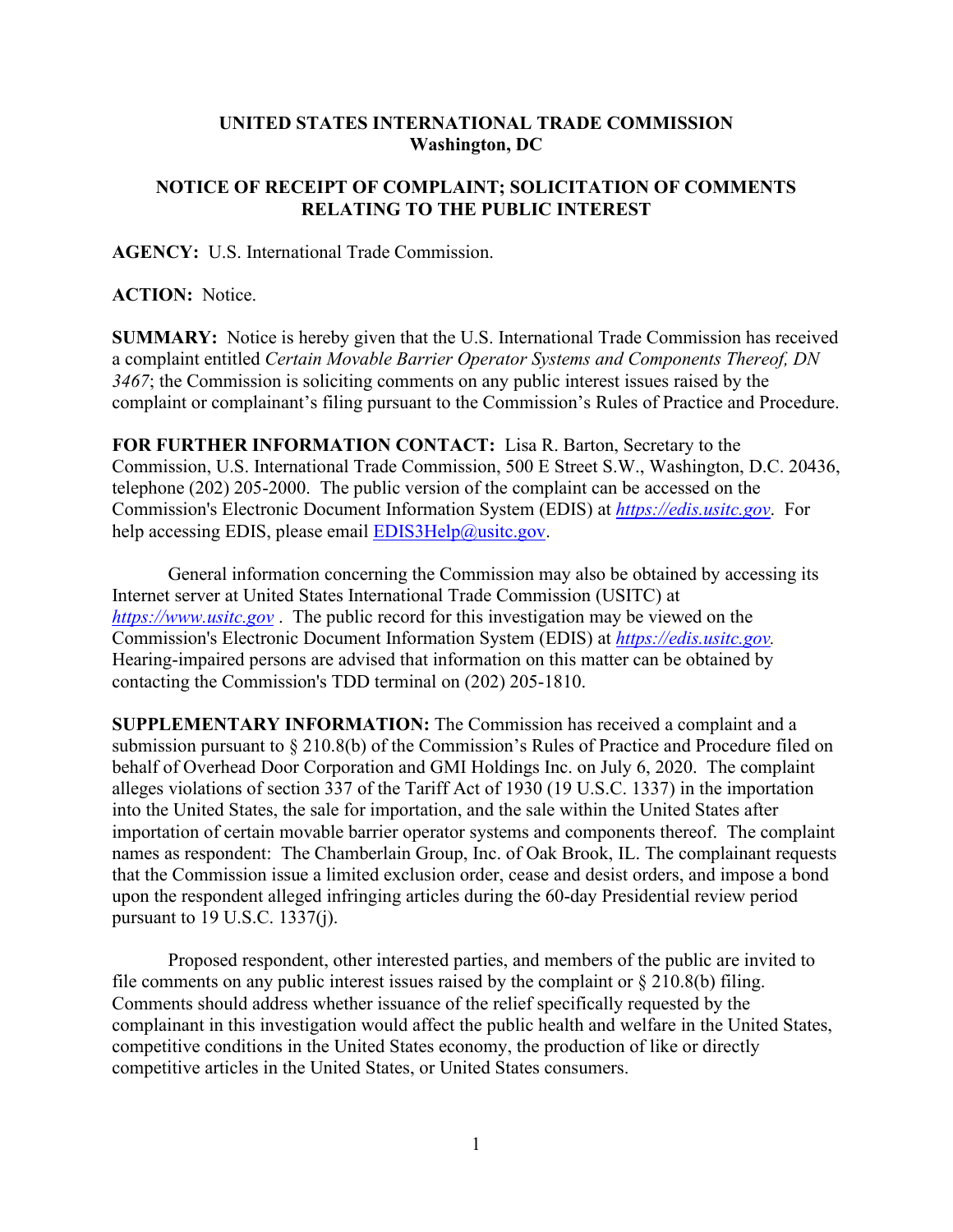In particular, the Commission is interested in comments that:

- (i) explain how the articles potentially subject to the requested remedial orders are used in the United States;
- (ii) identify any public health, safety, or welfare concerns in the United States relating to the requested remedial orders;
- (iii) identify like or directly competitive articles that complainant, its licensees, or third parties make in the United States which could replace the subject articles if they were to be excluded;
- (iv) indicate whether complainant, complainant's licensees, and/or third party suppliers have the capacity to replace the volume of articles potentially subject to the requested exclusion order and/or a cease and desist order within a commercially reasonable time; and
- (v) explain how the requested remedial orders would impact United States consumers.

Written submissions on the public interest must be filed no later than by close of business, eight calendar days after the date of publication of this notice in the Federal Register. There will be further opportunities for comment on the public interest after the issuance of any final initial determination in this investigation. Any written submissions on other issues must also be filed by no later than the close of business, eight calendar days after publication of this notice in the Federal Register. Complainant may file replies to any written submissions no later than three calendar days after the date on which any initial submissions were due. Any submissions and replies filed in response to this Notice are limited to five (5) pages in length, inclusive of attachments.

Persons filing written submissions must file the original document electronically on or before the deadlines stated above. Submissions should refer to the docket number ("Docket No. 3467") in a prominent place on the cover page and/or the first page. (*See* Handbook for Electronic Filing Procedures, [Electronic Filing Procedures](https://www.usitc.gov/documents/handbook_on_filing_procedures.pdf)<sup>[1](#page-1-0)</sup>). Please note the Secretary's Office will accept only electronic filings during this time. Filings must be made through the Commission's Electronic Document Information System (EDIS, *[https://edis.usitc.gov](https://edis.usitc.gov/)*.) No inperson paper-based filings or paper copies of any electronic filings will be accepted until further notice. Persons with questions regarding filing should contact the Secretary at [EDIS3Help@usitc.gov.](mailto:EDIS3Help@usitc.gov)

Any person desiring to submit a document to the Commission in confidence must request confidential treatment. All such requests should be directed to the Secretary to the Commission and must include a full statement of the reasons why the Commission should grant such

<span id="page-1-0"></span><sup>1</sup> Handbook for Electronic Filing Procedures:

*[https://www.usitc.gov/documents/handbook\\_on\\_filing\\_procedures.pdf](https://www.usitc.gov/documents/handbook_on_filing_procedures.pdf)*